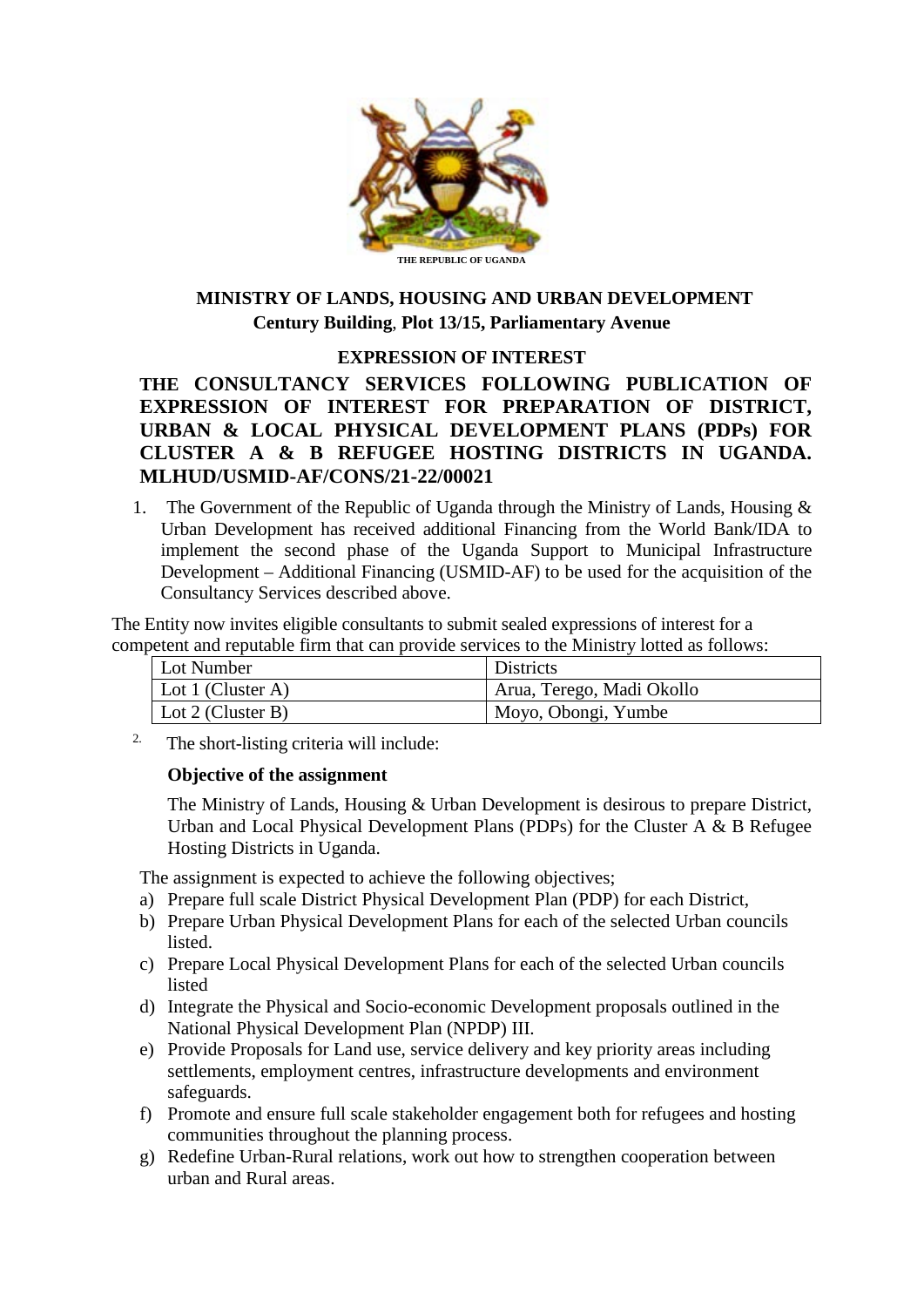- h) Formulate strategies for developing modern enterprises including in health, environment, culture, tourism and high-end service.
- i) Build possible scenarios of the refugee influx increasing, refugees staying longer than the anticipated and the refugees repatriating and its implications for the development of the district and the selected Urban councils/Sub counties.
- j) Formulate the strategies on the district environments with clean water, green landscapes, vibrant biodiversity and ecologies and thriving communities will be conserved and increased.
- k) Develop implementation guidelines of the proposed Physical Development Plans.

## **Scope of Work**

- (i) The consultant will be expected to support the Ministry of Lands, Housing & Urban Development to execute the following key tasks, in addition to other tasks that will be proposed in his/her approved methodology for the assignment;
- a) Prepare the inception Report.
- b) Prepare the situation analysis.
- c) Prepare the Development of PDP
- d) Prepare the Development of PDP Implementation Plan.
- 3. The short-listing criteria will include:

- Valid certificate of incorporation, Memorandum & Articles of Association as proof of legal status, valid Trading License, valid PPDA Registration Certificate, current Income Tax Clearance & a Power of Attorney which if signed in Uganda shall be registered by URSB; or if signed outside Uganda shall be notarized authorising signature of the bid on behalf of the Bidder.

-A detailed profile of the organization;

- Presence of proposed key staff (Team leader, Assistant Team Leaders (1 Per District), Land use Planner, Rural/Regional Development Expert, Engineer, Environment Expert (1 per district), Sociologist (1 per district), GIS Officer, Economist & Land Surveyor) -Successful bidders should not have conflict of interest in relation to the subject of the procurement, should not be suspended by PPDA, and must demonstrate legal capacity to contract and fulfilment of obligations to pay taxes and social security contributions in Uganda where applicable.

 -Must have 10 years' General experience and 7 years' specific experience in areas of Urban Planning, Land Use Planning, Strategic Spatial Development Planning and Integrated Rural Development Planning.

 -The ideal firm should have an established office with at least 3 full time staff (Physical Planner, Environment Officer and Sociologist) as indicated in the section of key personnel in each district.

- 4. Consultants may associate with other firms in the form of a joint venture to enhance their qualifications. The form of association, where applicable, should be indicated in the Expression of Interest.
- 5. Preference schemes shall apply when evaluating Request for Proposals from the shortlisted Consultants.

Interested eligible Consultants may obtain further information at the address given below from (Monday to Friday, 08:30 – 17:00 hours, except on public holidays).

*6.* Sealed Expressions of Interest must be delivered to the address below at or before **11.00am on 04th May, 2022**